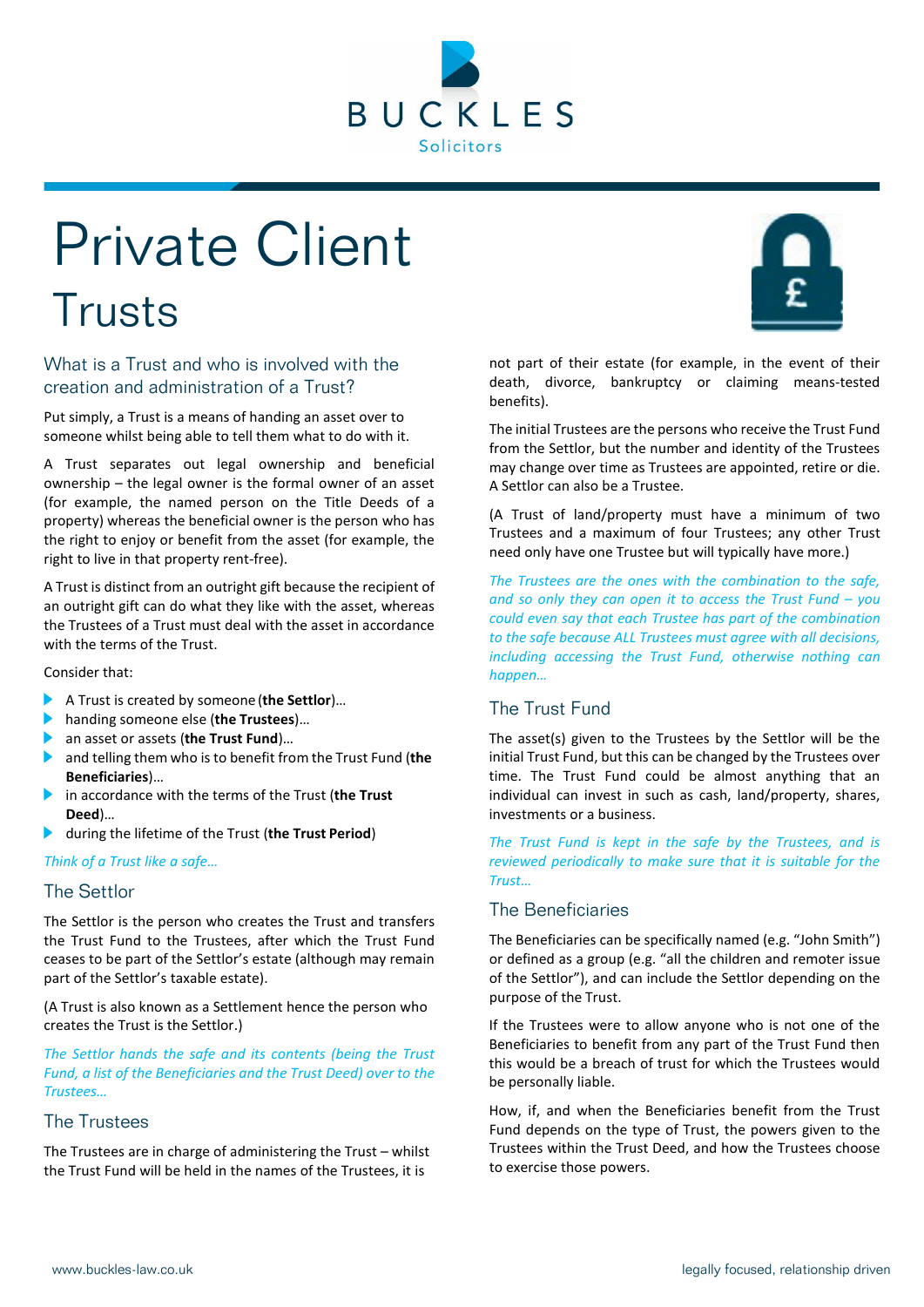

*The safe contains a list of the Beneficiaries, and the Trust Deed will tell the Trustees if they have a duty to distribute funds to the Beneficiaries or a discretion on whether or not to doso…*

## The Trust Deed

A Trust is put in writing to make it clear that it is a Trust (as opposed to, say, an outright gift). The terms of the Trust are set out in the Trust Deed which will cover such things as the Trust Period and Trustees' duties and powers (in addition to those provided by the law, such as the Trustee Act 2000).

The duties and powers of the Trustees include what they can do with the Trust Fund for the benefit of some or all of the Beneficiaries, with these being very much determined by the type of Trust used.

*In the safe is the Trust Deed which is the Trustees' "rule book" on how they must administer the Trust for the benefit of the Beneficiaries…*

## The Trust Period

A Charitable Trust can last forever, but the maximum period any other Trust can last is 125 years (which was increased from 80 years in 2009).

The Trust Deed can specify a shorter Trust Period than the maximum 125 years, such as the lifetime of a named beneficiary.

Trustees can generally choose to bring a Trust to an end before the end of the Trust Period (and often do).

*The Trustees can generally choose to pay the Trust Fund out of the safe during the Trust Period, but are duty-bound to pay the Trust Fund out of the safe at the end of the Trust Period…*

#### When is a Trust created?

A Trust will typically be created during the lifetime of the Settlor (a Lifetime Trust) or on the death of the Settlor (a Will Trust or a Statutory Trust on intestacy).

*The safe is generally either created whilst the Settlor is alive, or by the Settlorsigning a Will during his or her lifetime which has the effect of creating the safe on death…*

#### What are the different types of Trust?

There are many different types of Trust, but they will either be express Trusts (created intentionally by the Settlor) or Trusts imposed by law (Statutory Trusts, Resulting Trusts and Constructive Trusts).

Express Trusts can take many forms, including:

- Bare Trusts
- Trusts for Bereaved Minors
- $\blacktriangleright$  18-25 Trusts
- **Disabled Persons' Trusts**
- Interest in Possession Trusts
- **Discretionary Trusts**

The most frequently used are:

- An Interest in Possession Trust this provides for the payment of an income to the Income Beneficiary for life and then on his or her death for the payment of the capital of the Trust Fund to the Remaindermen
- A Discretionary Trust this provides the Trustees with the discretion during the Trust Period (typically 125 years) whether or not to pay capital or income from the Trust Fund to any of the Beneficiaries

One type of mixed Trust is a Flexible Interest in Possession Trust which is a combination of the above two Trusts – it provides for the payment of an income to the Income Beneficiary for life and then on his or her death for the payment of the capital of the Trust Fund to the Remaindermen, whilst at the same time giving the Trustees the discretion during the Trust Period (typically the Income Beneficiary's lifetime) whether or not to pay capital from the Trust Fund to any of the Income Beneficiary and/or the Remaindermen.

#### Letters of Wishes

Where Trustees are given a discretionary power within the Trust Deed (for example, with a Discretionary Trust or a Flexible Interest in Possession Trust), there will typically be a Letter of Wishes signed by the Settlor which sets out how he or she would like the Trustees to exercise that power.

The Letter of Wishes is a confidential document and so will only be seen by the Trustees unless the Trustees choose to reveal part or all of the content to anyone else.

Given the extensive powers given to Trustees of a Discretionary Trust or a Flexible Interest in Possession Trust, and the fact that the content of a Letter of Wishes is not binding on them, choice of Trustees by a Settlor is crucial.

## Why would someone set up a Trust?

Trusts are NOT simply the preserve of the very wealthy; they offer control and asset protection in a variety of situations, such as for:

- Those who have been married more than once, and want to provide for their current spouse whilst ensuring that assets will ultimately pass to their children from a previous marriage
- **Those who are concerned that if they die then their spouse** may remarry, and thereby prevent their children from ultimately inheriting the estate
- **Those who want flexibility in determining the distribution** of their estate without needing to make multiple Wills over time
- Those who want privacy in relation to their wishes (given that a Will becomes a public document once admitted to Probate)